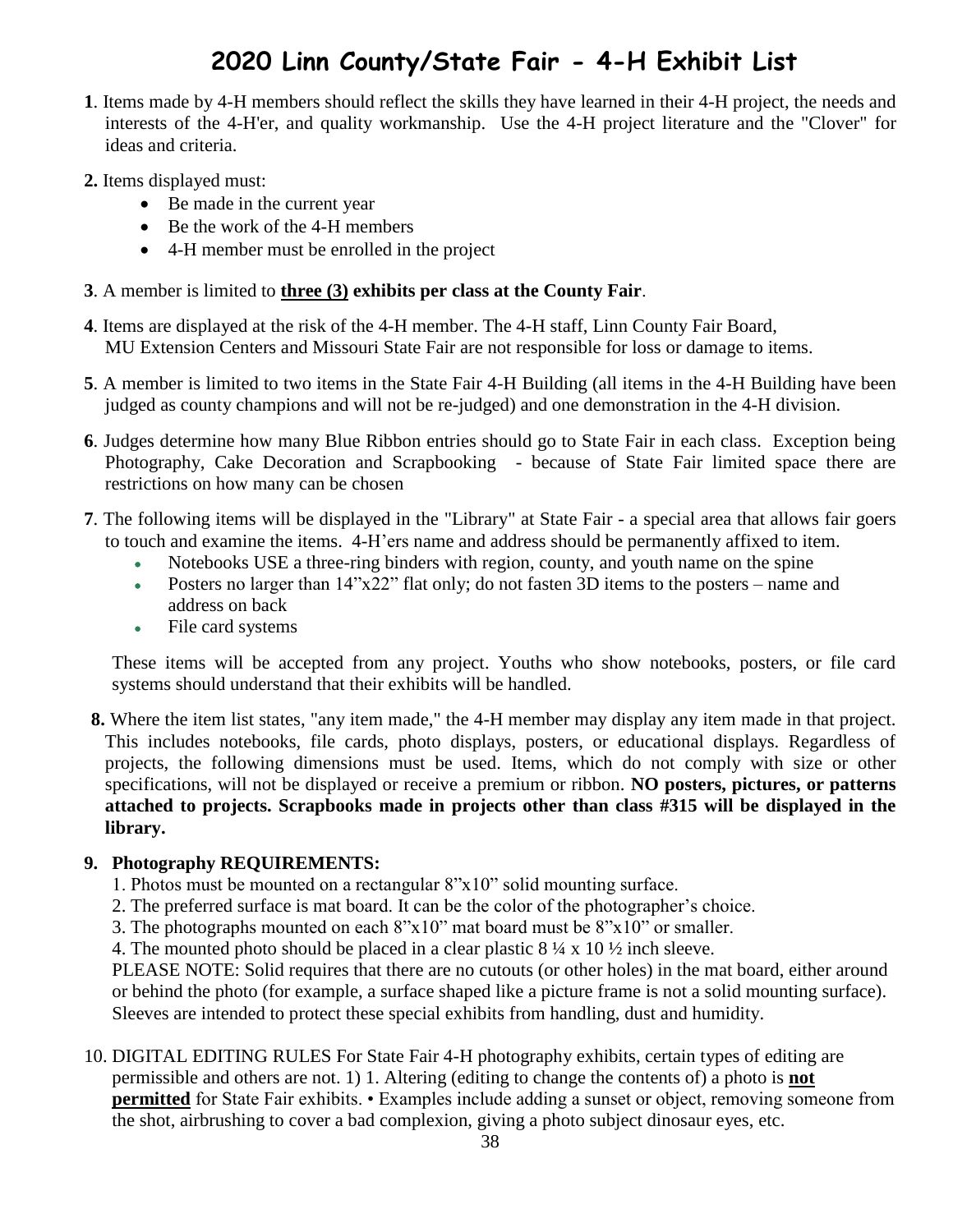2) Enhancing (editing to improve the existing qualities of) a photo **is permitted**. • Examples include cropping the photo, eliminating redeye and changing levels of saturation, brightness, contrast, etc. \*Include name, address and county on the back of each photo. State Fair 4-H photography exhibit guidelines will be posted at<http://4h.missouri.edu/statefair/main> No more than seven (7) per county total.

- 1. **Educational display** Educational displays (open faced card board boxes cut down) should not exceed 18 inches in height, 6 inches in depth and 12 inches in width. Can include three-dimensional items and must be free standing. **(Posters with items taped to them do not qualify as educational displays.) Science fair display boards are too large (size 40 x 28).**
- 2. **Entomology or Geology Display Boxes** Box must be no more than 18" long x 24" wide and 3 1/2" deep to fit in display racks (**for State Fair**). Plexiglas or plastic covers are preferred. No handles or knobs. *Boxes will be displayed upright in racks at State Fair.*

#### 3. **Scrapbooking**

**FOR COUNTY EXHIBITION** – scrapbook exhibit consisting of at least three – 2 page layouts or 6single page layouts – no longer than  $12$ " x  $12$ ".

**For State Fair** exhibits should be **only 1** page 1 side representative of the complete scrapbook.

- Size not to exceed 12" x 12".
- All pages should be in clear protective sleeve or clear zipper bag. Do not frame scrapbook page. If more than one page is submitted for an exhibit (at State Fair), the exhibit will be disqualified.
- 4. **Working Models** These exhibits should show how things actually work (cutaway-sections of motors or computers) or can be used to help people identify parts such as parts of a motor or computer. Many times these exhibits are considered "hands-on" and can be handled by visitors. Working models should require floor space no larger than 14" x 22".
- **5. Decorated Cakes**  The use of forms or pans is recommended. **Cakes should not exceed 13" in height or at the base.** Cake boards should not exceed 1" margin on each side of cake pan or form and is considered in the 13" base requirement. Cake boards should be sturdy, especially if using a cake pan. The use of Styrofoam forms is recommended. **Must only use Royal Icing, Rolled Fondant or commercial product (i.e. Dapp) that will harden and preserve the decorated cake**. Cakes with candy decoration are allowed, however, avoid using candies that melts (M & M's, candy canes, etc.). (*No real cakes, butter crème icing or tube/gel icing - displays containing these items will be considered ineligible and will be rejected at the State Fair. Also cakes that have melting items will be removed).*
- 6. **State Fair** Perishable items such as food, vegetables, crops and home grounds items will not be returned after the Fair. Edible vegetables will be donated to a charitable organization. These items are displayed in group settings not as individual projects.
- 7. **State Fair** Photographs of items too large or fragile: **This category is restricted to: large items such as welding project or large woodworking items like furniture; fragile items such as delicate ceramic work. It is not intended as a substitute category for bringing or mailing projects.** All pictures of projects should not exceed 5 x 7, should not be mounted on anything, and should not have multiple pictures. These photographs will not be returned. Do not send pictures of items that would be disqualified if sent to the fair.
- 8. **County/State Fair** Electricity exhibits using batteries such as circuit boards should not connect the wires to the battery rather the wires should be taped behind the battery. Another option is to not attach a battery but indicate "battery goes here." This is to prevent potential fire hazards.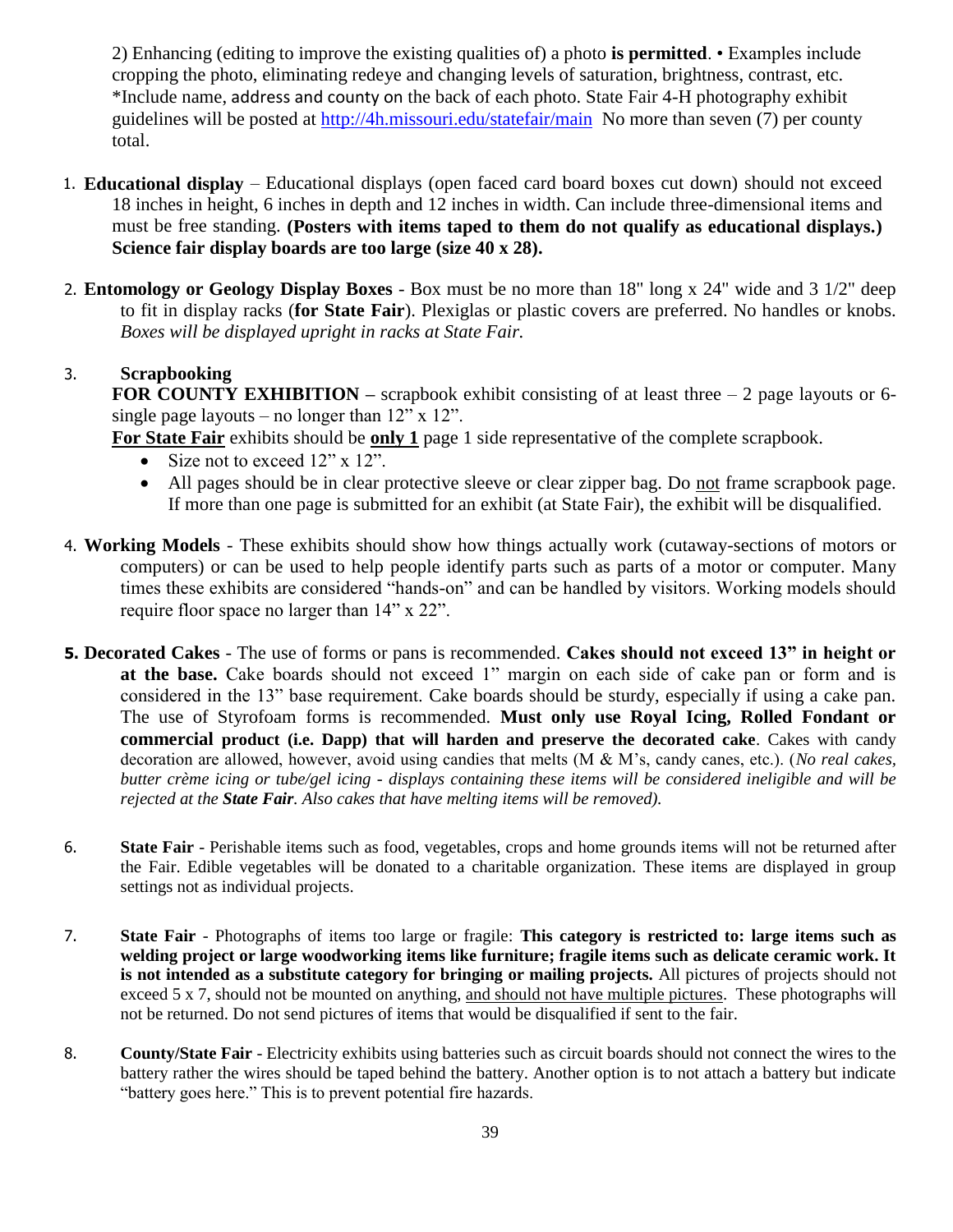- 9. **State Fair** All 4-H Building items must be checked in and out of the 4-H Building by State Fair 4-H Personnel during established times. **(No exceptions will be made.) No early removal or checkout of items is permitted.** Items, which are not properly checked in or out of the 4-H Building, will not be awarded premium money and/or ribbons.
- 10. **State Fair** No outdoor exhibit space is available. Please contact the State 4-H Office at 573-882-1441 prior to check-in for approval of large over-sized exhibits. Determination of items to be showcased will be left to the discretion of the 4-H Building Superintendent based on available space and the safety of fair-goers. Submitting photographs of these items is encouraged. A ribbon and premium will be awarded for the project.
- **11. County/State Fair** Shooting Sports exhibits should contain no live ammunition and arrow points should be removed.
- 12. **State Fair** All items must have a Missouri State Fair tag securely fastened to the item in a place that is visible to fair-goers. A second identification label is required on all items, except perishable items such as food, vegetables or crops. This label should give name and county of the 4-H member, and be placed in an inconspicuous spot. When an item includes more than one piece, each piece must be labeled with name and county. (Examples: jacket and skirt; rocket and rocket launcher; ceramic tea set; mittens, etc., should have an identifying label on each piece.) Textile items (clothing, knitting, visual arts, etc.) should have a cloth label sewn or safety-pinned into the item as a second label. Please remove all county or regional ribbons. Vegetable and food tags should be placed in an envelope.
- 13. **State Fair** Hams and Bacon will be dually enrolled in the Youth Class of the Country Ham and Bacon Class and may become eligible for sale if selected as Champion. The 4-H member is required to complete all Open Division entry forms which should accompany the project at check-in and pay the \$7.00 entry fee which is required in the Agriculture Building. Checks must be made payable to the "Missouri State Fair." Only 4-H hams and bacons should be checked in and out of the 4-H Building.

ALL ITEMS IN THE 4-H BUILDING HAVE BEEN JUDGED AS COUNTY CHAMPIONS. **ITEMS ARE NOT RE-JUDGED** AT THE STATE FAIR!!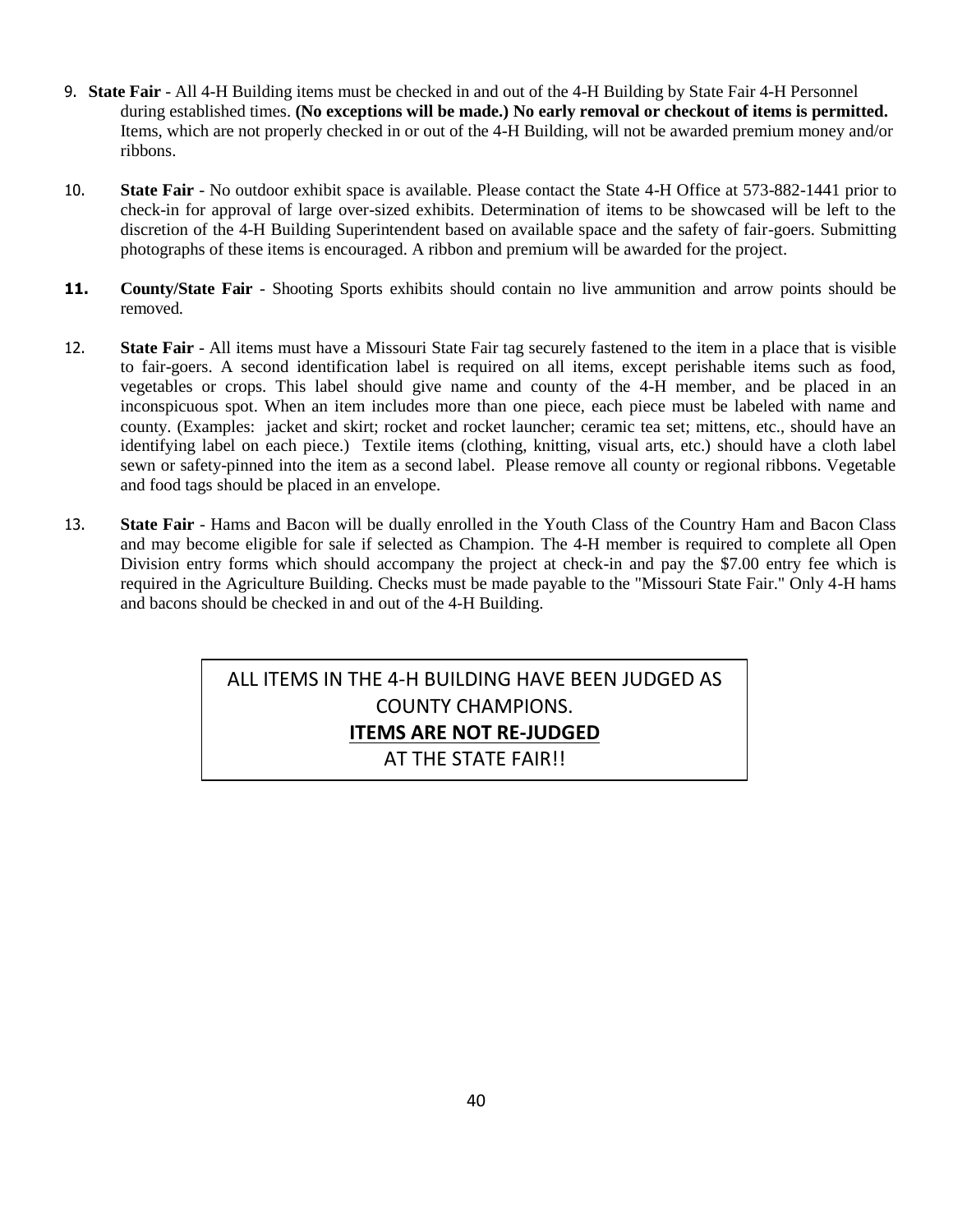# **EXHIBIT LIST AND GUIDELINES**

12- 8- 6 Point Value Per Ribbon (Blue, Red, White)

#### **AEROSPACE**

(Display on launch pad or display board not more than 18" square in an upright position.)

AE811 Aerospace 1

- AE812 Aerospace 2
- AE813 Aerospace 3
- AE814 Aerospace 4

Project suggestions: model rocket, model airplane, identify the pars and what they do; create a display comparing birds and planes; make a display of kites and describe how they fly

## **AGRONOMY**

AG982 Field Crops 1 AG983 Field Crops 2 AG984 Field Crops 3

Project suggestions: sample of field crops, educational displays on crop growth, pest management, crop identification

#### **AMPHIBIANS AND REPTILES**

(No living animals to be left in Exhibit Building)

AR611Amphibians and Reptiles Project suggestions: Habitat display, poster or educational display about care of animal, feeding, history, etc.

## **ARTS AND CRAFTS**

#### AC311Arts and Crafts

 For County Judging only – age division as follows: 8-10 11-13 14-18 AC312Advanced Visual Arts 1

AC313Advanced Visual Arts 2

AC314Arts and Computers

AC315Scrapbooking

Project suggestions: Screen printing, watercolor painting, oil or acrylic painting, computer art, stenciling, calligraphy, stained glass, clay sculptures, weaving, ceramics, leather work, handmade jewelry **Scrapbooking:**

**For County Exhibiting** – scrapbooks should be at least three  $-2$  page layouts or  $6$  – single page layouts.

#### **For State Fair – No more than 4 per county- -1 12x12 page representative of your exhibit.**

**1.** Size not to exceed 12"x12".

**2.** All pages should be in a clear protective sleeve or clear zipper bag.

**3.** Do not frame scrapbook page.

**4.** If more than one page is submitted for an exhibit, the exhibit will be disqualified.

#### **BEEF**

BF121 Beef 1 BF122 Beef 2 BF123 Beef 3 BC135 Bucket Calf

Project suggestions: Rope halters, lead ropes, feed bunk, grooming items, educational display of breeds, parasites, feed rations

#### **BEEKEEPING**

EN924 Beekeeping 1 EN925 Beekeeping 2 EN926 Beekeeping 3

Project suggestions: Bee keeping supplies, honey, honeycombs, bee hive box with parts labeled. B

## **BICYCLE**

BY731 Bicycle 1 BY732 Bicycle 2

Project suggestions: Poster with bicycle parts labeled, bike safety suggestions, benefits of bicycling

#### **BUTTERFLY WINGS**

EN927 Butterfly Wings Project suggestions: educational display on butterfly species, habitat, monitoring

#### **CAKE DECORATING**

Decorated Cakes - Cakes should not exceed 13" in height or at the base. Cake boards should not exceed 1" margin on each side of cake form and is considered in the 13" base requirements. Cake boards should be sturdy, especially if using a cake pan. The use of Styrofoam forms is

recommended. **Must only use Royal Icing, Rolled Fondant or commercial product that will harden and preserve the decorated cake.**

(No real cakes, butter creme icing or tube/gel icing - displays containing these items will be considered ineligible and will be rejected.) Adding Tylose powder to fondant will help it hold its shape in humidity.

Cakes with candy decorations are allowed; however, avoid using candy that melts (e.g., M & Ms, candy canes, etc.). Cakes that have melting items will be removed from display.

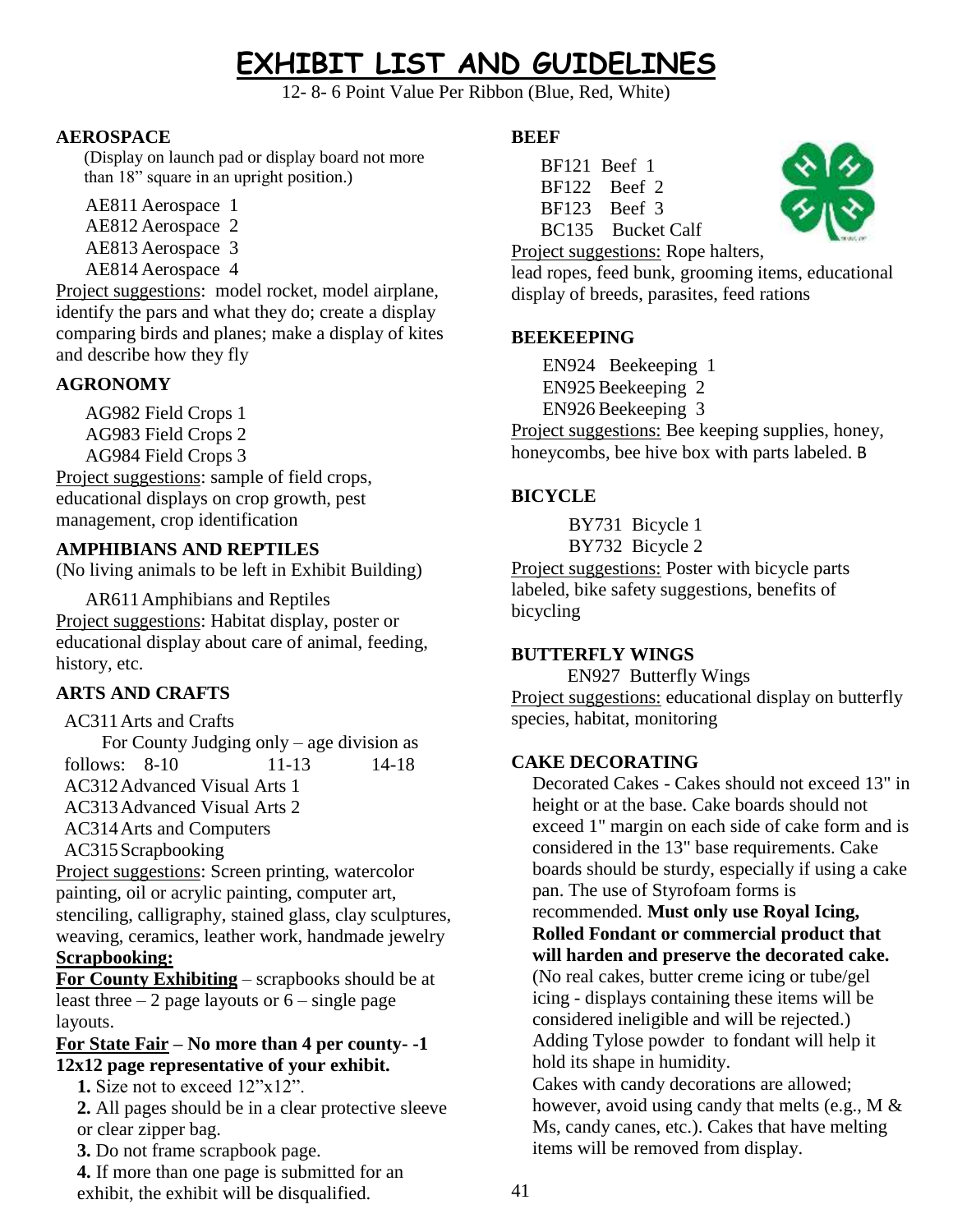#### CD361Cake Decorating 1 CD362Cake Decorating 2 CD363Cake Decorating 3 **State Fair –No more than 6 per county**

#### **CAREER EXPLORATIONS**

 CE100 Career Explorations Project suggestions: educational display on education, careers, a specific job

#### **CATS**

CA177Cat Care 1 CA178Cat Care 2 CA179Cat Care 3

Project suggestions: emergency care kit, educational display of breeds, care, feed, health issues, or training

#### **CITIZENSHIP**

CI200 Public Adventures Project suggestions: Educational display and poster exhibits may include, but are not limited to: community service, volunteering, sportsmanship, stewardship, political action

#### **CLOTHING**

Be sure to double tag all clothing items for State Fair.

- CL521 Sewing 1
- CL522 Sewing 2
- CL523 Sewing 3
- CL524 Clothes You Buy

Project suggestions: A constructed garment or accessory based upon level of enrollment. Blouse or shirt; skirt or jumper; Dress; Shorts, pants, culottes, or other one-piece garment with a crotch seam; Jacket, coat or cape; Outfit of two or more pieces; Sleepwear, robe or swim wear.

#### **CLOVER KIDS**

Items made by those age 5-7 years. No premium paid.

CK481Clover Kids 1 CK482Clover Kids 2 CK483Clover Kids 3



#### **CLOWNING**

CW231 Clowning Project suggestions: Make-up display, costume, poster or educational display of clowning history, famous clowns, etc.

#### **COMMUNICATIONS**

| CM237 | Communications 1 |
|-------|------------------|
| CM238 | Communications 2 |
| CM239 | Communications 3 |

Project suggestions: educational display on verbal, nonverbal, unique types of communication

#### **COMPUTERS and PROGRAMMING**

CP895 Scratch CP896 Alice CP897 Other Programming Languages or Computer Programs

Project suggestions: Write a computer program, create a poster showing a website you have created, educational display of the history of computers or programming.

#### **CONSUMER SAVVY**

CS431 Consumer 1

CS432 Consumer 2

CS433 Consumer 3

Project suggestions: Making an information chart comparing cost and value of 3 or more items related to the home.

#### **CROCHET**

CR321 Crochet Project suggestions: Garment, accessory or home goods item. Hat, gloves, hot pad, sweater, blanket, etc.

#### **DAIRY**

DA131Dairy 1 DA132Dairy 2 DA133Dairy 3 DA134 Judging Dairy Cattle BC135 Bucket Calf

Project suggestions: educational display and poster exhibits may include, but are not limited to the study of: the economic impact of dairy cattle to Missouri and the nation; general animal behavior, health, nutrition; genetics and breeding; or promotion and marketing, bio-security, careers in the dairy industry. Other exhibits may include, but are not limited to the following examples: rope halters, lead ropes, feed bunks, hot boxes for new born livestock hay feeders, stands for grooming items, etc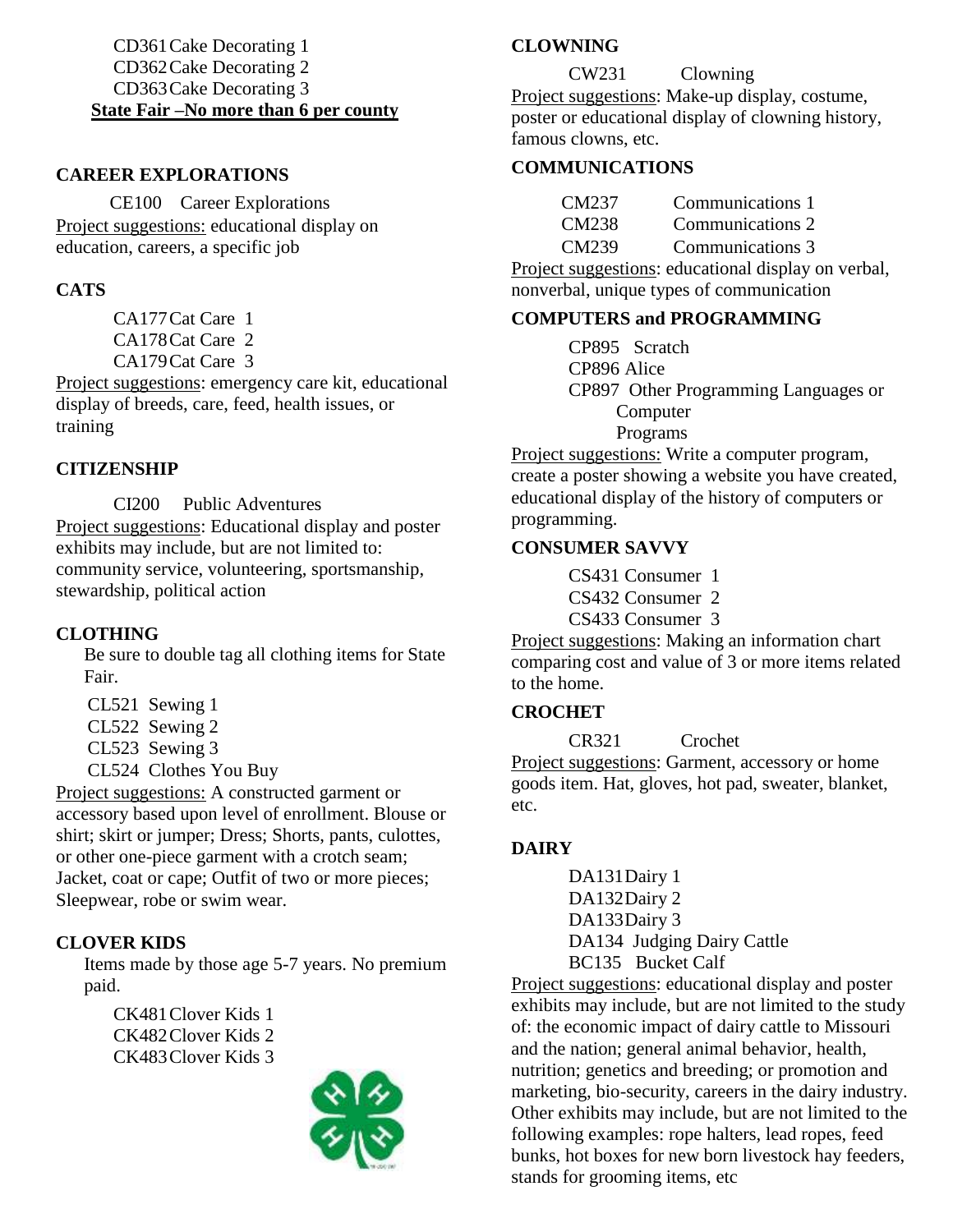#### **DOGS**

DG171Dog 1 DG172 Dog 2 DG173 Dog 3



Project suggestions: Educational display and poster exhibits may include, but are not limited to: dog health, training methods, nutrition, grooming, or breed types. Create an emergency care kit for your pet and place all essential items in a sturdy container (e.g., duffle bag, backpack or durable plastic container) that you can carry easily

## **ELECTRICITY**

Items should be made in accordance with the National Electrical Code. Consult power suppliers or electricians for code requirements. Battery- operated items are also eligible items. Batteries should be disconnected or have a piece of black electrician tape placed on the ends.

- EL831 Electricity 1
- EL832 Electricity 2
- EL833 Electricity 3
- EL834 Electricity 4

Project suggestions: electrical circuits, motors, electronics

## **ENERGY**

EG861 Power of the Wind Project suggestions: educational displays on energy, energy transformation, energy development

## **ENTOMOLOGY**

Boxes must be no larger than 18" long x 24" wide x 3 1/2" deep to fit into the display racks (at the State Fair). The insects should be named, labeled and mounted so the boxes can be displayed horizontally. Securely fasten display cover with tape or screws. If a member's entomology collection is displayed inmore than one box, the member may send only one box for display to the State Fair.

EN921 Entomology- 1 EN922 Entomology - 2 EN923 Entomology - 3

Project suggestions: displays of native/non-native insects, educational display on insect habitat, insect management

## **ENTREPRENEURSHIP**

- EP442 Entrepreneurship 1
- EP443 Entrepreneurship 2
- EP444 Entrepreneurship 3

Project suggestions: item made as part of a small business, business plan, marketing materials

## **ENVIRONMENTAL SCIENCE**

EE914 Exploring Your Environment: Ecosystem Services EE915 Exploring Your Environment: Earth's Capacity

Project suggestions: educational displays on pollution, ecosystems, natural sciences and technology

## **EXPLORING 4-H**

For first-year members only, age 8-10.

EX261 Exploring the Treasures of 4-H

## **FILMMAKING**

FM270 Filmmaking Project suggestions: educational display on making a film, set design, directing

## **FINANCIAL LITERACY**

FC421 Financial Literacy 1 FC422 Financial Literacy 2 Project suggestions: sample budget, educational display on goal setting, financial management plan

## **FOODS/NUTRITION/PRESERVATION**

- 1. Food must be of reasonable quality to keep more than a week. Do not send food items which will spoil quickly such as casseroles, pizza, cream or fruit pies, items made with cream cheese, etc.
- **2.** Submit food items on paper or disposable plates. Plastic wrap will be removed so drying of the food will extend display life of the product. **State Fair** - food items will be removed from plates and displayed as part of a bakery display. Individual tags will be displayed separately. **Please do not send expensive or keepsake containers!**
- 3. **State Fair** No samples or recipes are needed with any food items.
- 4. **State Fair**: Perishable food items do not need a second identification label. All tags will be displayed separately.
- 5. Biscuits, cookies, muffins and other small items should be four per plate. Non/Undecorated cakes should be displayed in mini-versions (portions of 1/3 to 1/4 of a larger total product.) A representative sample of each will be displayed.
- 6. **For County Fair** a sample for the judge to taste is needed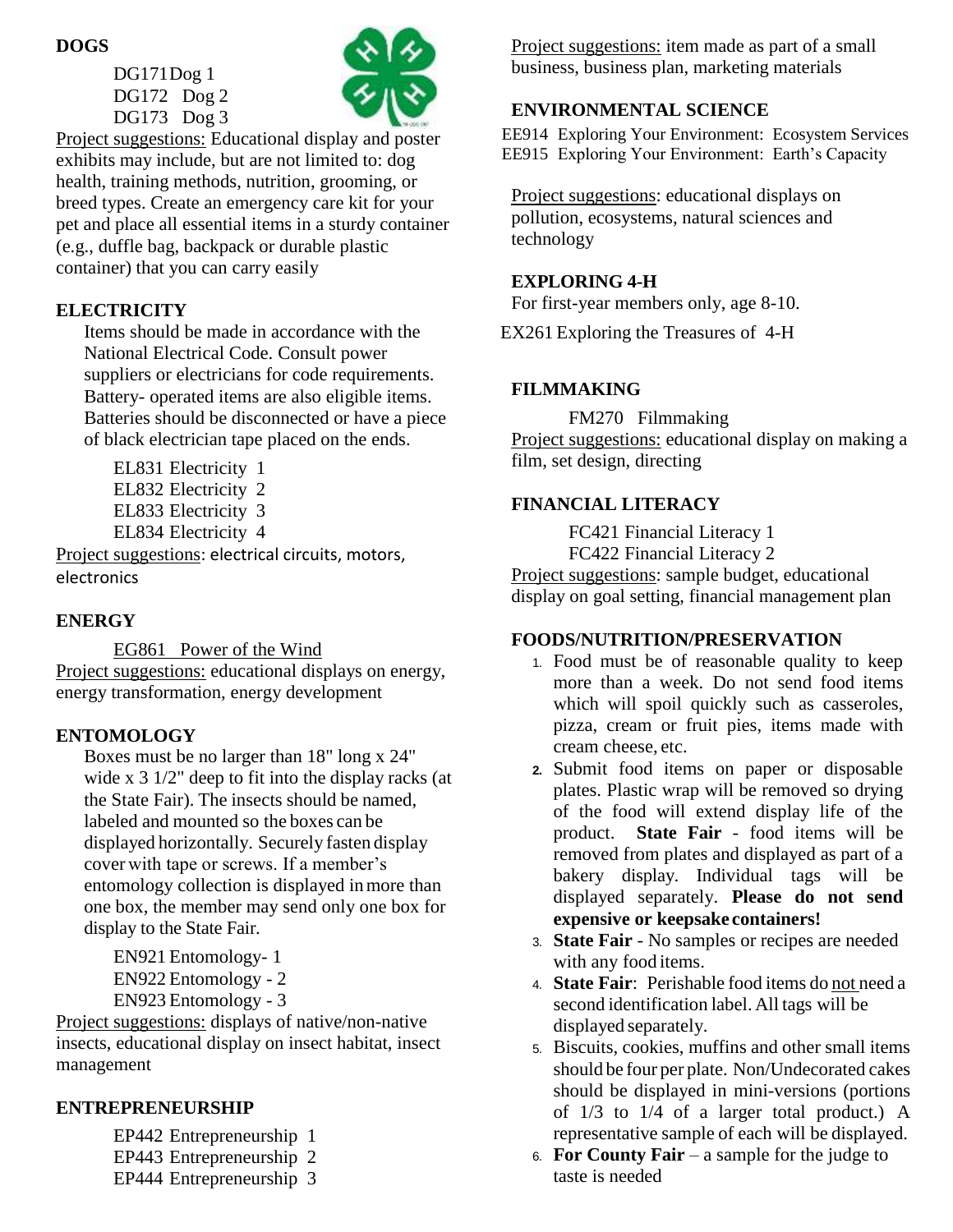FN551 Foods 1 FN552 Foods 2 FN553 Foods 3 FN554 Foods 4 FS566 Food Science 1 FS567 Food Science 2 FS568 Food Science 3 FS569 Food Science 4 FN557 International Foods FN561 Microwave Magic 1 FN562 Microwave Magic 2 FN563 Microwave Magic 3 FN564 Microwave Magic 4 FP500 Freezing FP501 Drying FP502 Boiling Water Canning FP503 Pressure Canning

**Cherry Pie Contest** – **County only** – for any exhibitor

C584 Cherry Pie Contest

**BREADS**: **State Fair** - No samples are needed. Bread products should be displayed in miniversions (portions of 1/3 to 1/4 of a larger total product). Food items will be removed from plates and displayed as part of a bakery section display. Individual tags will be displayed separately. Please send items on disposable plates only, unless it is a gift package. **Please do not send expensive or keepsake containers! County Fair** – a sample is needed.

FN581 Breads 1

#### **FORESTRY**

FO931 Forestry 1 FO932 Forestry 2 FO933 Forestry 3

Project suggestions: tree identification display via leaves, bark, or wood, educational display on forest habitats

#### **GEOLOGY**

Boxes must be no larger than 18" long x 24" wide  $x \in \mathbb{R}^3$   $\frac{1}{2}$  " deep to fit into the display racks. The rocks should be named, labeled and mounted so the boxes can be displayed horizontally. Securely fasten display cover with tape or screws. If a member's geology collection is displayed in more than one box, the member may send only one box for display.

GG941Geology

Project suggestions: rock collection, educational display on geological features

#### **GEOSPATIAL**

GS991 Geospatial 1 GS992 Geospatial 2 GS993 Geospatial 3 Project suggestions: educational displays on GPS, GIS, topographical maps

#### **GLOBAL EDUCATION**

GE221 Global Education Project suggestions: items made representing other cultures, educational displays on foreign cultures, nations

#### **GOATS**

GA125 Meat Goats 1 GA126 Meat Goats 2 GA127 Meat Goats 3 GA136 Dairy Goats 1 GA137 Dairy Goats 2 GA138 Dairy Goats 3

Project suggestions: Rope halters, lead ropes, feed bunk, grooming items, educational display of breeds, parasites, feed rations

#### **HEALTH/FITNESS**

HF711 Bowling HF712 Golf



HF771 First Aid HF772 Staying Healthy HF773 Keeping Fit

HF775 Move Across Missouri (MOVE) Project suggestions: healthy living kits, education displays on sportsmanship, health, exercise

#### **HOME ENVIRONMENT**

HE471 Home Environment 1

- HE472 Home Environment 2
- HE473 Home Environment 3
- HE474 Home Environment 4

Project suggestions: interior design plans/examples

#### **HORSE**

HS140 Horseless Horse and Horse Knowledge HS141 Horse Riding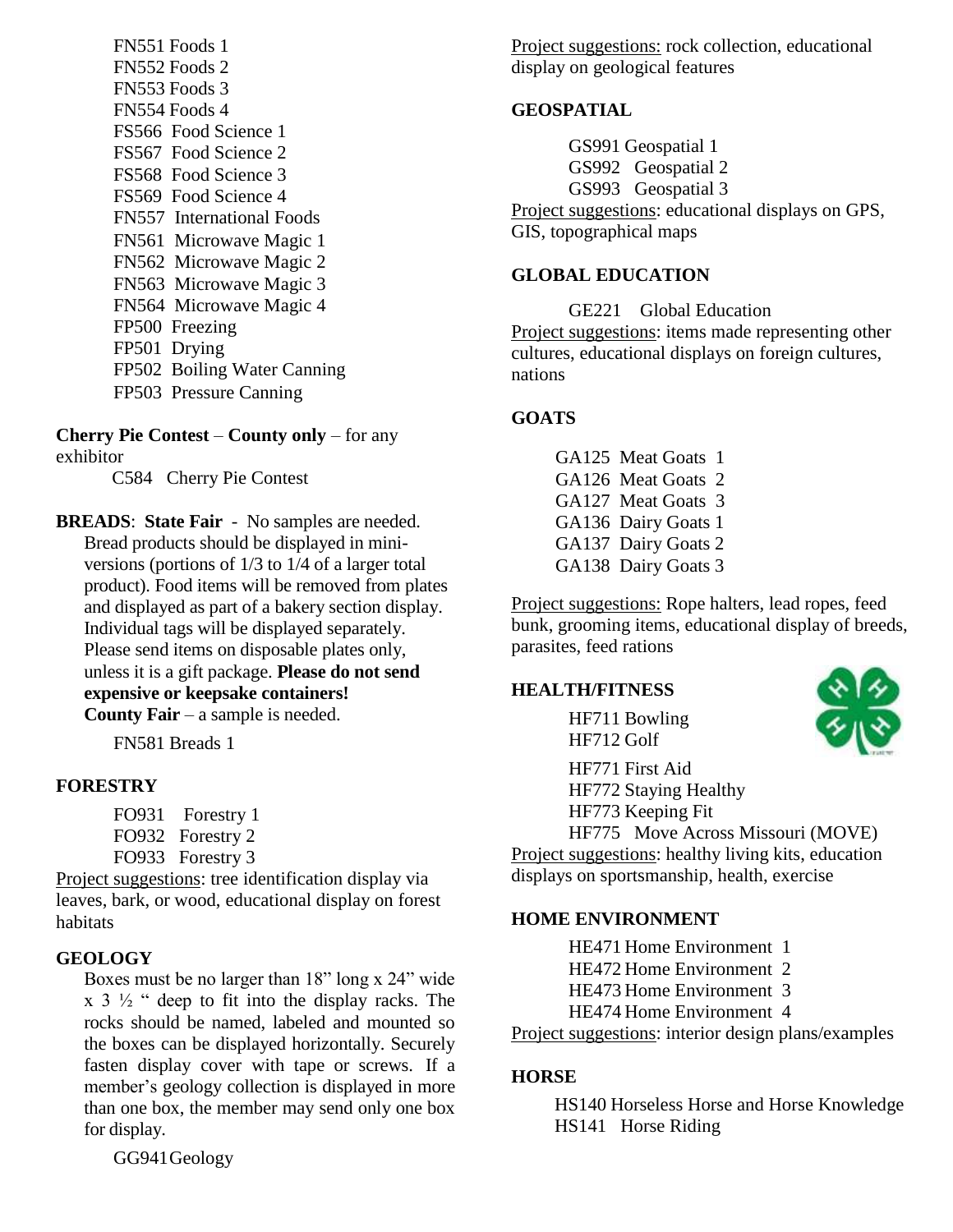Project suggestions: bridles, lead ropes, feed bunk, grooming items, educational display of breeds, parasites, feed rations

#### **HORTICULTURE**

FLOWERS: Live plants or cut specimen must be displayed in a container no larger than 8" in diameter. May be fresh or dried.

HO961Floriculture 1: any item grown or made HO962Floriculture 2: any item grown or made HO963 Floriculture 3: any item grown or made HO964 Floriculture 4: any item grown or made

GARDENING: (Fruits and Vegetables)

The number in parentheses is the number of items displayed.

| Beets $(4)$                              | Cantaloupe $(1)$  |
|------------------------------------------|-------------------|
| Cucumbers (slicing) (4)                  | Egg Plant $(2)$   |
| Onions - dry $(4)$                       | Peppers $(4)$     |
| Potatoes (4)                             | Pumpkin (1)       |
| Summer Squash (2)                        | Tomatoes (4)      |
| Watermelon (1)                           | Winter Squash (1) |
| Other Vegetables (1 for larger and 4 for |                   |
| smaller produce)                         |                   |

The 4-H'er must have grown the vegetables. Vegetables in edible condition after the State Fair will be donated to a charitable organization. The following guidelines should be followed:

- 1. Vegetables must be of reasonable quality to keep more than a week.
- 2. Use disposable containers to transport the items.
- 3. **State Fair** Vegetables will be displayed as a large farmer's market display. Tags will be displayed separately.

HO971Gardening 1 HO972 Gardening 2 HO973 Gardening 3 HO974 Gardening 4

Project suggestions: floral arrangements, produce, plants, educational displays on maintaining a garden, creating arrangements

#### **KNITTING**

KN331KNITTING - Unit 1

Project suggestions: Garment, accessory or home goods item. Hat, gloves, hot pad, sweater, blanket, etc.

#### **LANDSCAPE DESIGN**

LD975 Landscape Design 1

LD976 Landscape Design 2

LD977 Landscape Design 3

Project suggestions: design plan, educational display on selecting plants, landscaping elements, etc.

#### **LEADERSHIP**

LD271 Leadership 1 LD272 Leadership 2

LD273 Leadership 3

Project suggestions: educational display on facilitation techniques, leadership methods, styles, etc.

#### **LIVESTOCK JUDGING**

LJ117 Livestock Judging

Project suggestions: educational display on characteristics, judging skills, giving reasons, etc.

#### **MEATS**

Only those hams and bacons selected at county fair as State Fair 4-H exhibits should be checked in at the 4-H Building. Hams and bacons will be dually enrolled in the Youth Class of the Country Ham and Bacon Show and may become eligible for sale if selected as Champion. The 4-H member is required to complete all open division entry forms available in the Premium Guide at www.mostatefair.com, which should accompany the project at check-in and pay the \$1.00 entry fee and \$2.00 processing fee which is required in the Agriculture Building. Checks must be made payable to "Missouri State Fair". Only 4-H hams and bacons should be checked in and out of the 4-H Building. Hams checked in through the 4-H Building will be displayed in the 4- H Building. Exception - Grand or Reserve Champion Hams. Per open division rules, ham weights accepted are a minimum of 12 pounds and maximum of 30 pounds. 4-H bacon will be displayed in the Agriculture Building.

- ME114 Country Cured Bacon
- ME115 Country Cured Hams
- ME116 Meat Evaluation Project

Project suggestions: cured bacon/ham, educational displays on meat curing, quality, retail, etc.

#### **OUTDOOR ADVENTURES**

| OA761 | Outdoor 1 (Hiking)                  |
|-------|-------------------------------------|
| OA762 | Outdoor 2 (Camping)                 |
| OA763 | Outdoor 3 (Backpacking Expeditions) |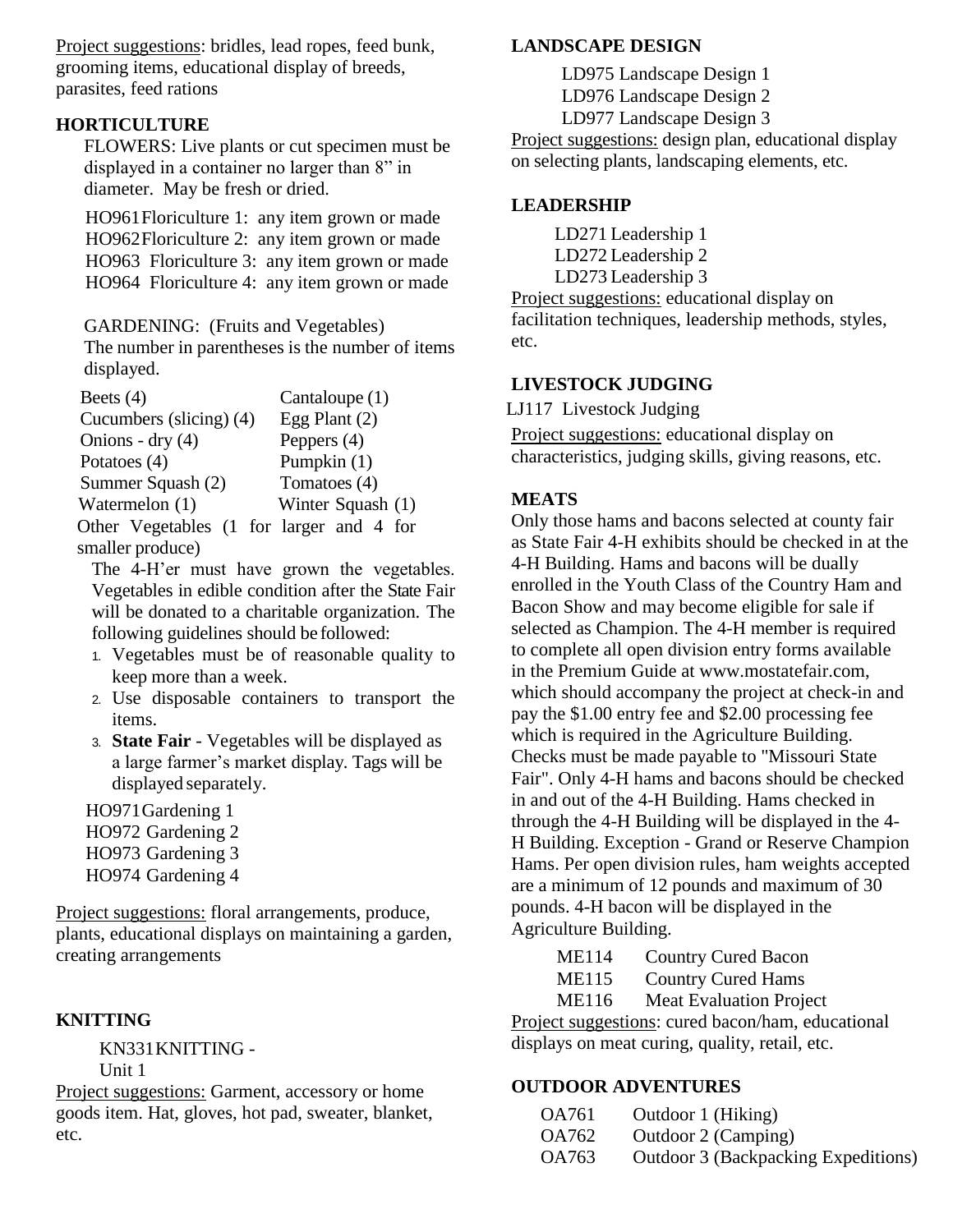Project suggestions: backpacking kits, hiking supplies, diagrams on pitching a tent, etc.

#### **PETS**

| <b>PE101</b> | Pets 1               |
|--------------|----------------------|
| PE102        | Pets 2               |
| <b>PE103</b> | Pets 3               |
| <b>PE104</b> | Guinea Pigs - Cavies |
|              |                      |

Project suggestions: Educational display and poster exhibits may include, but are not limited to: health, training methods, nutrition, grooming, or breed types. Create an emergency care kit for your pet and place all essential items in a sturdy container (e.g., duffle bag, backpack or durable plastic container) that you can carry easily

## **PHOTOGRAPHY**

REQUIREMENTS:

1. Photos must be mounted on a rectangular  $8"x10"$ solid mounting surface.

2. The preferred surface is mat board. It can be the color of the photographer's choice.

3. The photographs mounted on each 8"x10" mat board must be 8"x10" or smaller.

4. The mounted photo should be placed in a clear plastic 8 ¼ x 10 ½ inch sleeve. PLEASE NOTE: Solid requires that there are no cutouts (or other holes) in the mat board, either around or behind the photo (for example, a surface shaped like a picture frame is not a solid mounting surface). Sleeves are intended to protect these special exhibits from handling, dust and humidity

PH351 Photography 1 For County Judging only – age division as follows:

 8-10 11-13 14-18 PH352 Photography 2 PH353 Photography 3 **State Fair –No more than 7 per county**

## **POULTRY**

PO151 Poultry 1 PO152 Poultry 2 PO153 Poultry 3 Project suggestions: educational display of breeds,

parasites, feed rations

#### **PUBLIC SPEAKING**

PS242 Public Speaking Project suggestions: educational display on elements of speaking such as tone, appearance, posture, etc.

### **QUILTING**

While a completed quilt is desired, **it is not required**. Any item made maybe exhibited: example: quilt top, pillow, sampler, throw, etc.

QU341 Quilting 1 – squares and rectangles QU342 Quilting 2 – basic triangles – half

square, etc

QU343 Quilting 3 – how to combine fabrics

QU344 Quilting 4 – paper piecing

QU345 Quilting 5 – embroidery and embellishments

QU346 Quilting 6 - applique

Project suggestions: children's quilt, bed quilt, pot holders, coasters, etc.

#### **RABBITS**

RB111 Rabbits 1

- RB112 Rabbits 2
- RB113 Rabbits 3

Project suggestions: grooming items, educational display of breeds, parasites, feed rations

#### **ROBOTICS**

| RO881        | <b>Junk Drawer Robots 1</b>                  |
|--------------|----------------------------------------------|
| RO882        | <b>Junk Drawer Robots 2</b>                  |
| RO883        | <b>Junk Drawer Robots 3</b>                  |
| RO884        | Robotics 1: With EV3                         |
| <b>RO885</b> | Robotics 2: EV3N More                        |
| RO886        | <b>Additional Robotics Platforms</b>         |
|              | ioot guagastions: constructed reports, educe |

Project suggestions: constructed robots, educational displays on coding, building, competition, etc

#### **SELF DETERMINED**

SD950Self-Determined – Citizenship, Leadership and Communication SD951 Self-Determined – Healthy Living SD952 Self-Determined – Science

#### **SHEEP**

SH161 Sheep 1 SH162 Sheep 2 SH<sub>163</sub> Sheep 3

Project suggestions: Rope halters, lead ropes, feed bunk, grooming items, educational display of breeds, parasites, feed rations

#### **SHOOTING SPORTS**

#### **No live ammunition in the Youth Building. All arrow points should be removed.**

SS740 Shooting Sports Safety SS741 Archery SS742 Air Rifle (BB and /or Pellet)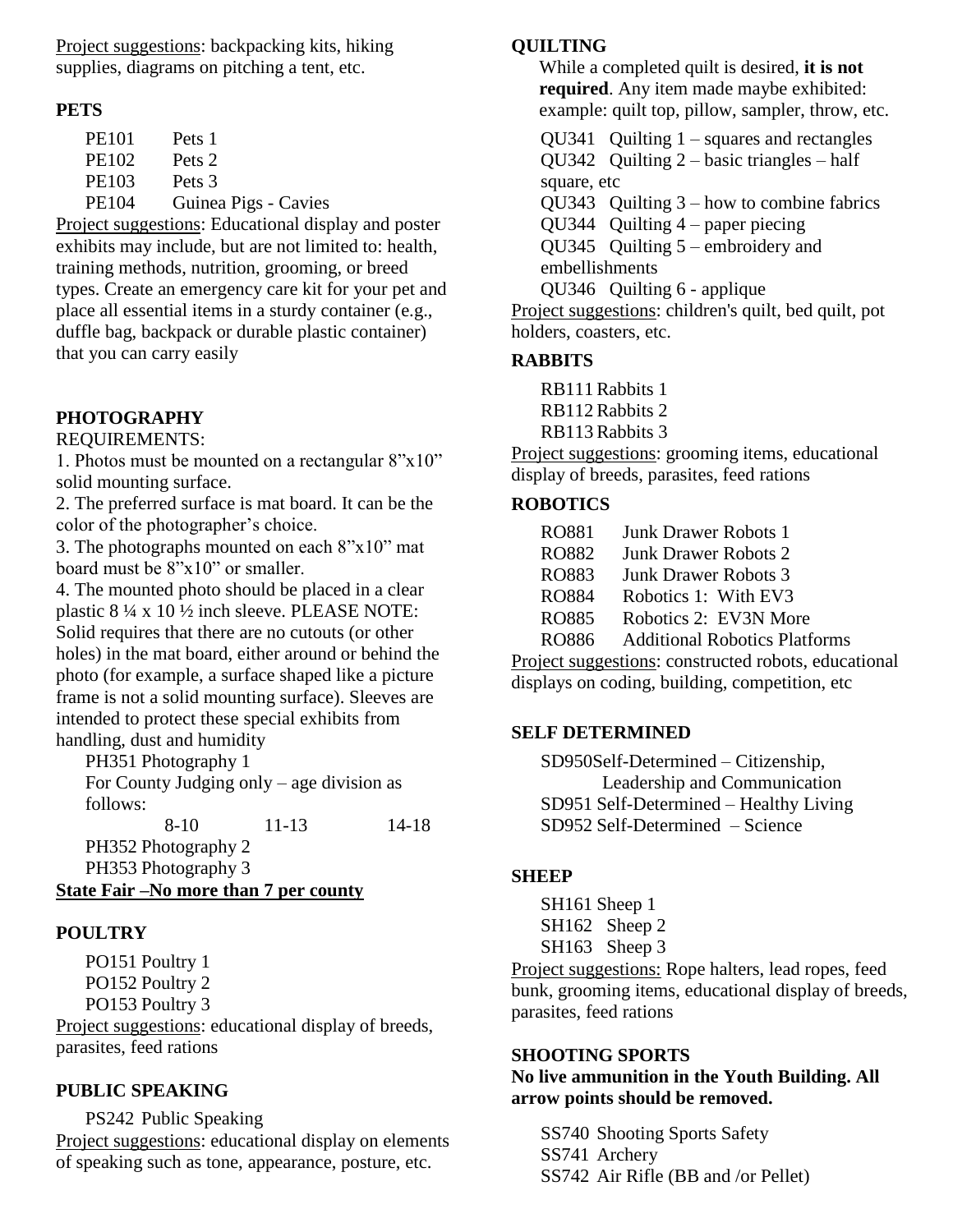- SS743 Smallbore Rifle (.22 cal.)
- SS744 Air Pistol
- SS745 Shotgun
- SS747 Smallbore Pistol
- SS748 Muzzleloading
- SS749 Hunting and Outdoor Skills
- SS750 Western Heritage and Cowboy Shooting

#### **SHOOTING SPORTS**

Project suggestions: targets, holsters, educational displays on safety or skills in given disciplines, etc.

#### **SMALL ENGINES**

SE851 Small Engines 1

- SE852 Small Engines 2
- SE853 Small Engines 3

Project suggestions: small engines for lawnmowers, model airplanes, ATVs, educational displays on motor construction, maintenance, etc.

#### **SOIL AND WATER SCIENCE**

- SW916 Soil and Water Science 1
- SW917 Soil and Water Science 2
- SW918 Soil and Water Science 3

Project suggestions: soil sampled displays, educational displays on water quality assessment, soil health, water and soil conservation, etc.

## **SPORT FISHING**

SF725 Sport Fishing 1 SF726 Sport Fishing 2 SF727 Sport Fishing 3

Project suggestions: lures, knots, flies, reels, rods, educational displays on fish identification, habitat, fishing techniques, etc.

#### **SWINE**

SW181 Swine 1 SW182 Swine 2 SW183 Swine 3

Project suggestions: educational display of breeds, parasites, feed rations

## **THEATRE ARTS**

TA251 Theatre Arts 1 TA252 Theatre Arts 2 TA253 Theatre Arts 3 Project suggestions: costume, props, educational displays on theatre performance

#### **TRACTOR**

AT820 Tractor 1 AT821 Tractor 2 AT822 Tractor 3 AT823 Tractor 4

#### **TRACTOR**

Project suggestions: educational displays on engine operation, hydraulic systems, electrical systems, safe operation

#### **VETERINARY SCIENCE**

VS191 Veterinary Science 1 VS192 Veterinary Science 2 VS193 Veterinary Science 3 Project suggestions: veterinary instruments, educational displays on diagnosis, treatment, prevention, etc.

#### **WEATHER AND CLIMATE SCIENCE**

WC934 Weather and Climate Science 1

WC935 Weather and Climate Science 2

WC936 Weather and Climate Science 3

Project suggestions: educational displays on the water cycle, weather phenomena, ecological climate systems

#### **WELDING**

**STATE FAIR**-Limited space is available for large exhibits. You must contact the State 4-H office at 573-882-1441 prior to 8/1/20 for approval of large, oversized exhibits. Determination of items to be showcased will be left to the discretion of the 4-H Building Co-Superintendents, based on available space, prior approval and the safety of fairgoers. Submitting a photograph of the items is encouraged.

WE846 Welding Project suggestions: decorative items, chains, tools, etc

#### **WILDLIFE**

WI720 Wildlife Conservation 1 WI721 Wildlife Conservation 2 WI722 Wildlife Conservation 3

Project suggestions: educational displays on wildlife identification, habitat, management, conservation, etc.